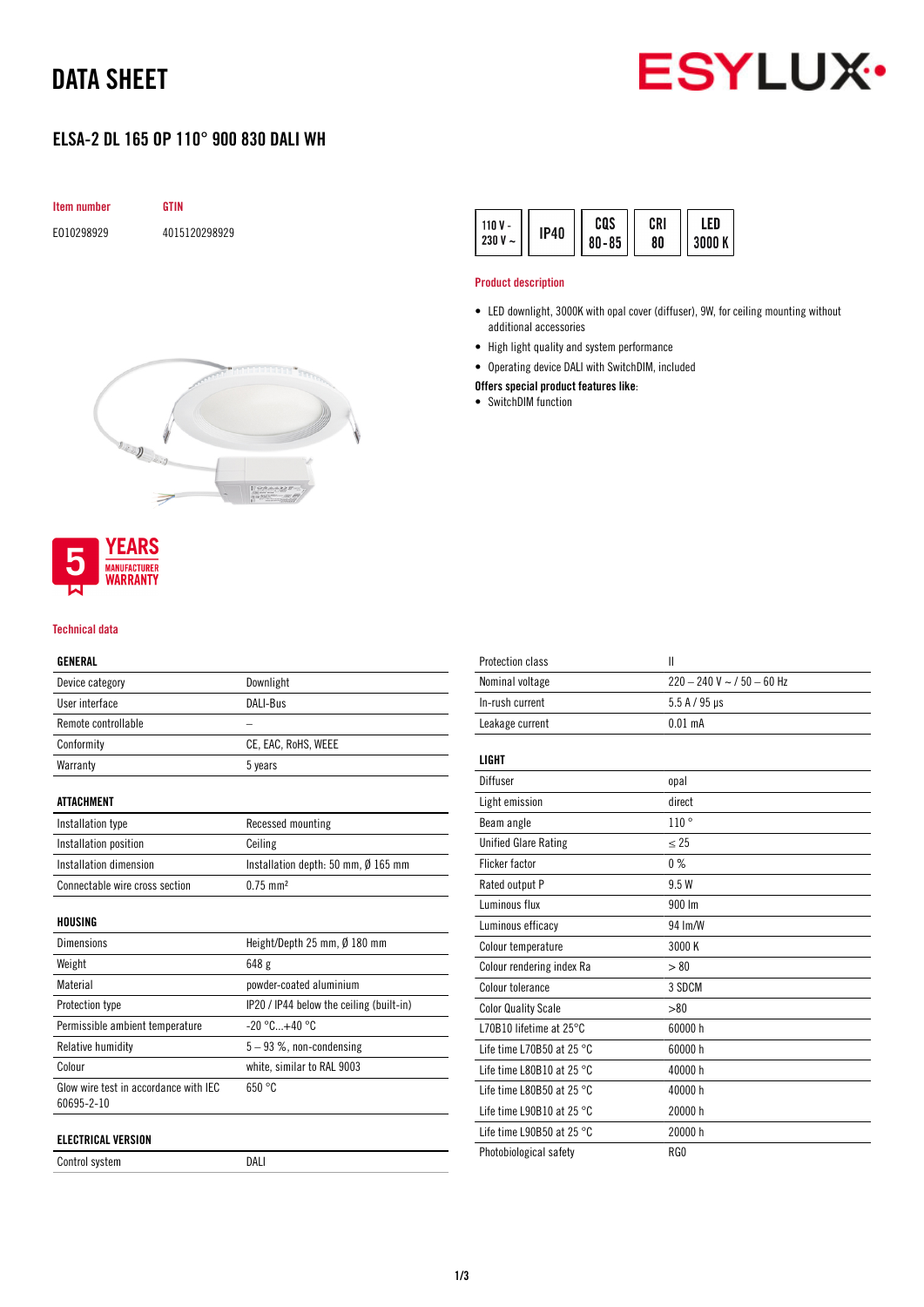# DATA SHEET



## ELSA-2 DL 165 OP 110° 900 830 DALI WH

| Item number<br><b>GTIN</b>      |               |                                                           |               |
|---------------------------------|---------------|-----------------------------------------------------------|---------------|
| E010298929                      | 4015120298929 |                                                           |               |
| Accessories                     |               |                                                           |               |
| <b>Product designation</b>      | Item number   | <b>Product description</b>                                | GTIN          |
| Adapter                         |               |                                                           |               |
| ELSA-2 RING 165                 | E010300271    | Adapter ring 165-200 mm for ELSA-2 series                 | 4015120300271 |
| <b>Electrical accessories</b>   |               |                                                           |               |
| JUNCTION BOX 5-POLE BK          | E010430947    | Universal junction box, black, 5-pin, 2.5 mm <sup>2</sup> | 4015120430947 |
| <b>Mounting</b>                 |               |                                                           |               |
| ELSA-2 MOUNTING FRAME 165 SM WH | E010300882    | Ceiling installation frame for ELSA-2 165 series          | 4015120300882 |

## **Dimension drawing Community Community Community Community Community Community Community Community Community Community**







#### Circuit diagram



*Standard operation.*

### Detailed product description

- LED downlight, 9 W for ceiling mounting
- Recessed luminaire with opal cover (diffuser)
- High-quality housing, aluminium lamp body, white powder-coated (RAL 9003)
- Can be used for ceiling mounting without additional accessories
- Colour temperature: 3000 K with the lowest colour tolerances
- Luminous flux: 850 lm